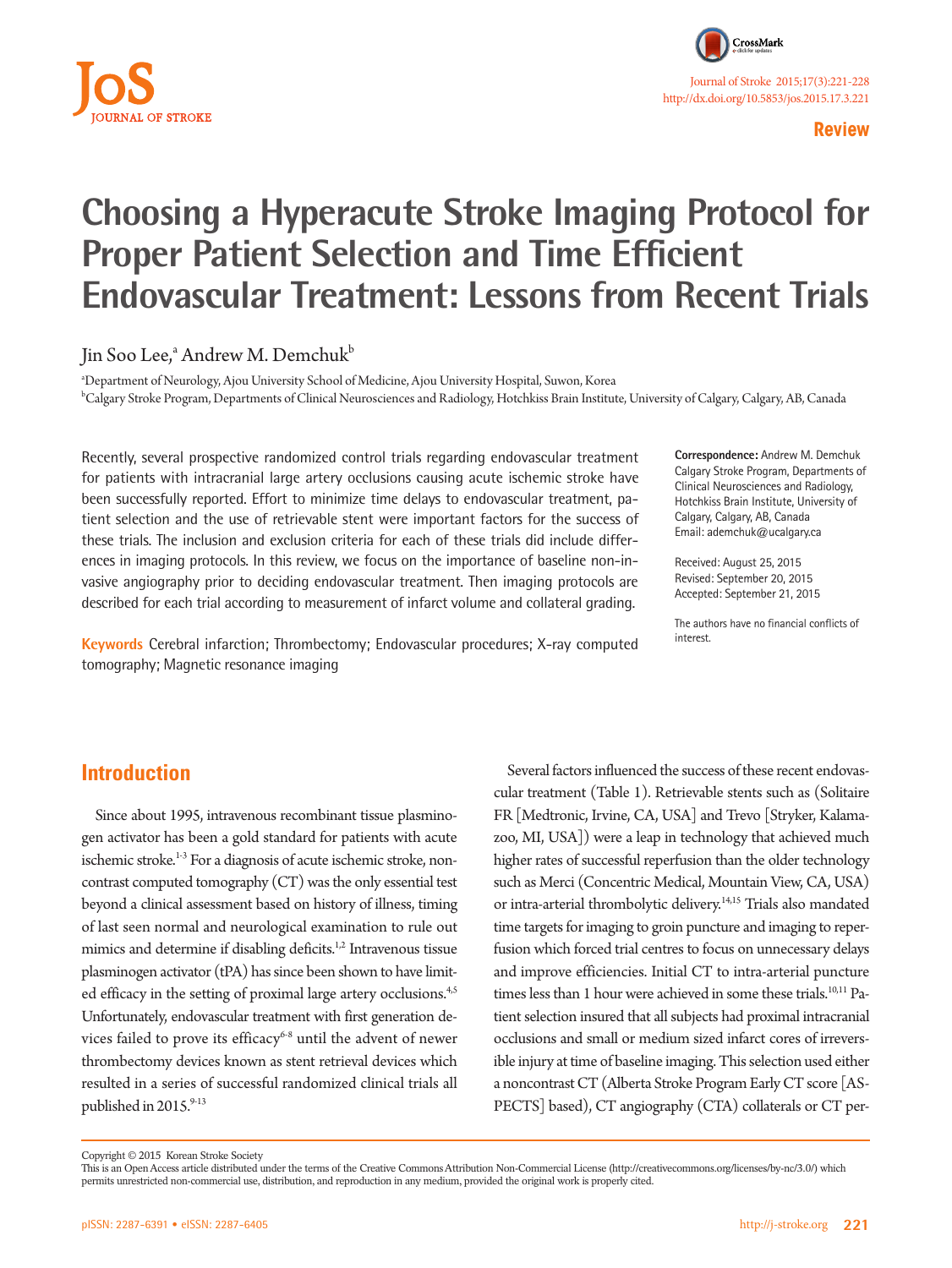| Study name                        | Large artery occlusion | Infarct core/perfusion                                            |               | Collateral criteria Onset to puncture Stent retriever |       | $mTICI$ 2b/3 | Ordinal shift mRS* |
|-----------------------------------|------------------------|-------------------------------------------------------------------|---------------|-------------------------------------------------------|-------|--------------|--------------------|
| Previous failed clinical trials   |                        |                                                                   |               |                                                       |       |              |                    |
| $IMS-3^6$                         | N.R.                   | N.R.                                                              | N.R.          | 249 min                                               | 1.2%  | 41%          | N.S.               |
| SYNTHESIS Expansion <sup>7</sup>  | N.R.                   | N.R.                                                              | N.R.          | $225 \text{ min}$                                     | 12.7% | N.A.         | N.S.               |
| $MR$ RESCUE <sup>8</sup>          | CTA or MRA             | Core $< 90$ cc $( > 1.43)$ <sup>†</sup>                           | N.R.          | 381 min                                               | $0\%$ | 27%          | N.S.               |
| Recent successful clinical trials |                        |                                                                   |               |                                                       |       |              |                    |
| MR CLEAN <sup>9</sup>             | <b>CTA</b>             | N.R.                                                              | N.R.          | $260 \text{ min}$                                     | 82%   | 59%          | $1.7(1.2 - 2.3)$   |
| ESCAPE <sup>10</sup>              | <b>CTA</b>             | NCCT. CBV or<br>CBF ASPECTS $\geq 6$                              | Good/moderate | $185 \text{ min}^{\ddagger}$                          | 86%   | 72%          | $2.6(1.7-3.8)$     |
| SWIFT PRIME <sup>11</sup>         | CTA or MRA             | $Core^3$ < 50 mL ( $>1.8$ ) <sup>†</sup><br>NCCT ASPECTS $\geq 6$ | N.R.          | $184 \text{ min}^{\ddagger}$                          | 100%  | 88%          | $2.6(1.6-4.4)$     |
| EXTEND $IA^{12}$                  | CTA or MRA             | Core <sup>"</sup> < 70 mL $($ > 1.2) <sup>†</sup>                 | N.R.          | $210 \text{ min}$                                     | 100%  | 86%          | N.A.               |
| REVASCAT <sup>13</sup>            | CTA or MRA             | NCCT ASPECTS $\geq 7$<br>DWI ASPECTS $\geq 6$                     | N.R.          | 269 min                                               | 100%  | 66%          | $1.7(1.1-2.8)$     |

**Table 1.** Comparison of key points between failed and successful clinical trials regarding endovascular treatment for acute ischemic stroke

\*Common odds ratio; † Target mismatch ratio; ‡ Sum of median of parameters; § The ischemic core was assessed by MRI or CT; IIThe ischemic core was defined by regional cerebral blood flow on CT perfusion or diffusion-weighted imaging.

mTICI, modified Thrombolysis in Cerebral Infarction; mRS, modified Rankin Scale; N.R., not required; N.S., not significant; N.A., not available; CTA, computed tomography angiography; NCCT, noncontrast computed tomomgraphy; CBV, cerebral blood volume; CBF, cerebral blood flow; MRA, magnetic resonance angiography.

fusion (CTP) approach to insure that large core subjects were excluded from randomization. Previous failed studies targeted patients with acute ischemic stroke based on noncontrast CT only which led to the inclusions of subjects without acute intracranial large artery occlusions.<sup>16,17</sup> One challenge with interpreting the 5 endovascular randomized trials is the use of slightly different imaging protocols that were used to insure selection of small to medium infarct cores.<sup>18-22</sup> What are the pros and cons of these different protocols to help a centre determine which is most appropriate for their setting?

In this review, we will evaluate these protocols by examining common components such as baseline non-invasive angiography and different components such as infarct volume and collateral grading.

## **Baseline non-invasive angiography occlusion detection**

#### Previous failed trials

Among patients with acute ischemic stroke, the target for endovascular treatment are large artery proximal occlusions involving the carotid artery, middle cerebral artery, or basilar artery. This was not a pre-requisite for enrollment in the 3 major clinical trials published in 2013.<sup>6-8</sup> This resulted in enrollment of nonoccluded subjects unlikely to derive any benefit from endovascular treatment.<sup>16,17</sup> The IMS-3 and SYNTHESIS Expansion studies did not use baseline CTA or magnetic resonance angiography (MRA) but rather chose imaging criteria typically performed for intravenous tPA decision making of just noncontrast  $CT^{6,7}$  In the IMS-3 trial only 334/434 (77%) subjects underwent endovascular treatment despite being randomized to the endovascular arm because many had no or distal target occlusions that were not amenable to treatment (supplemental figure 1 in reference 6).6 The IMS-3 subpopulation that did undergo baseline CTA and had an intracranial large artery occlusions (LAO) did have a tendency toward better outcomes with endovascular treatment.<sup>23</sup>

#### Recent successful trials

Recent successful clinical trials appropriately targeted subjects with intracranial LAO involving the anterior circulation by either baseline CTA or MRA. In all trials a crucial inclusion criteria was the confirmation of intracranial LAO at baseline.<sup>18-22</sup> In REVASCAT, this criteria was taken one step further by mandating a vascular imaging study only after intravenous tPA administration for 30 minutes. $^{22}$  This was put in place to capture subjects refractory to intravenous tPA induced early recanalization. Similarly, in MR CLEAN, a vast majority of subjects received only noncontrast CT imaging at baseline at the initial hospital prior to intravenous tPA so as to not delay standard treatment. These subjects were then administered intravenous tPA if eligible and subsequently transported to an endovascular hospital. At the endovascular hospital they then had vascular imaging performed (usually 60-90 minutes after intravenous tPA) which explains the large time difference between intravenous tPA bolus and randomization seen in MR CLEAN. Both trials resulted in a control population that was "tPA refractory" in many cases resulting in low rates of good outcomes in the control arms. The major difficulty with this approach adopted by REVASCAT and MR CLEAN was the longer median times to reperfusion seen compared to other trials which performed baseline vascular imaging at the same time as initial noncontrast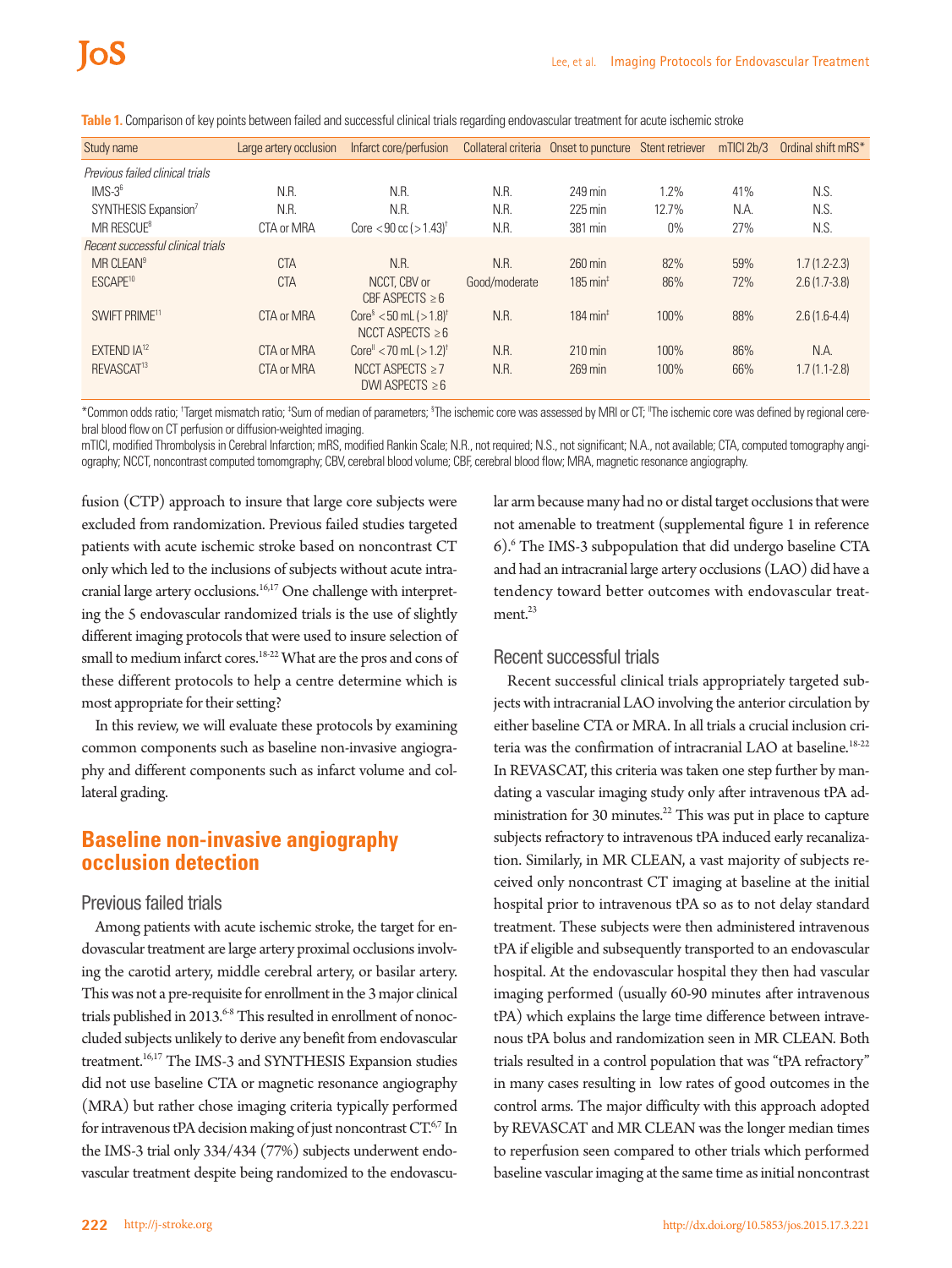#### CT in most cases.

Among LAO locations, proximal M1 occlusions were very efficacious in both ESCAPE and SWIFT PRIME.<sup>10,11,24</sup> Whereas the involvement of the internal carotid artery was one of the most efficacious occlusion locations with endovascular treatment in several of the trials, a large effect size warrants further *post-hoc* analysis. Involvement of the cervical carotid artery was also associated with a dramatic benefit for endovascular treatment in ESCAPE (common odds ratio 9.6 [2.6-35.5]).<sup>10</sup>

## **Baseline infarct core volume estimation**

### CT or MRI ASPECTS

Endovascular revascularization treatment should be done when the extent of salvageable brain tissue is significant and the extent of irreversible injury still modest. On this ground, evaluation of small core detection has been used to select proper patients. A pragmatic approach to infarct core estimation is using a semiquantitative early ischemic change ASPECTS methodology.<sup>19</sup> This can be easily done without any specific software using only noncontrast brain CT or diffusion-weighted imaging (DWI) sequence of magnetic resonance imaging (MRI).<sup>25</sup> The major challenge of noncontrast CT ASPECTS is the low interobserver reliability reported by several groups.<sup>26,27</sup> Early ischemic change detection by ASPECTS is least reliable when the noncontrast CT scan is performed very early from symptom onset ( < 90 minutes) at a time when the Hounsfield Unit drop from ischemia is still modest and therefore barely perceptible to the human eye.<sup>28</sup> ASPECTS has been shown to predict clinical outcome after intravenous or intra-arterial revascularization treatments in previous studies.<sup>29-31</sup> An ASPECTS 6-10 or 7-10 selection was successful at demonstrating the benefit of endovascular treatment in three recent trials (ESCAPE, SWIFT PRIME, and REVASCAT).<sup>9-11,13</sup> The only recent endovascular trial that randomized subjects without an ASPECTS threshold was MR CLEAN. In this trial the subgroup analysis by baseline ASPECTS suggested no treatment effect in those subjects with ASPECTS 4 or less (OR 1.09 [0.14-8.46]).9

DWI ASPECTS with MRI may be more reliable and predictive of clinical outcome than noncontrast CT ASPECTS<sup>32</sup> but was rarely performed in the five recent endovascular trials. A DWI ASPECTS was applied in both SWIFT PRIME and the REVASCAT study. A DWI ASPECTS score less than 6 was an exclusion criterion in both SWIFT PRIME and REVASCAT. REVASCAT had a similar tiered approach to an ASPECTS threshold determined by age. ASPECTS score less than 7 was an exclusion if age less than 81 and ASPECTS score less than 9 was an exclusion if age 81 and 85. Given the predominance of

CT over MRI in the recent endovascular trials, the role of MRI and DWI as first imaging tool should remain limited to sites who can perform such studies while maintaining door to reperfusion times that are comparable to noncontrast CT/CTA as the first imaging approach.

#### Infarct core volume

Infarct core volume determination has emerged as one way to determine reperfusion treatment eligibility. This can be accomplished with DWI the easiest by automated imaging software or by semi-quantitative hand drawing. Controversy remains as to what apparent diffusion coefficient threshold should be used as core volume. An apparent diffusion coefficient threshold of  $600 \times 10^6$  mm<sup>2</sup>/s is generally used and does correlate well with clinical outcomes.33 The recent endovascular trials, however, rarely used DWI volumes for patient eligibility because of the strong emphasis in limiting delays best accomplished by a first imaging, noncontrast CT/CTA approach. Only the SWIFT PRIME trial enrolled by MRI criteria in a portion of cases  $(n=33)$ . CTP was the primary imaging tool used for measurement of infarct core in two of the endovascular trials with the assistance of an automated software tool entitled RAPID (iSchemaView, Menlo Park, CA, USA).<sup>34</sup> Among CTP parameters, the ischemic core was defined as regional cerebral flow less than 30% of that in normal tissue in the EXTEND-IA<sup>12</sup> whereas regional cerebral blood volume or delayed time to the peak of the residual function was used to identify ischemic core in previous studies.<sup>35-37</sup> Comparing the two trials that used core volume, SWIFT PRIME chose a lower cutoff of core volume to exclude patients ( > 50 mL) while EXTEND-IA chose a higher cutoff of  $> 70$  mL.<sup>20,21</sup> Both trials included mismatch criteria comparing core volume to a penumbra threshold. The importance of assessing mismatch versus core volume alone remains unclear from the trials. One could argue that all endovascular trial subjects with carotid or M1 occlusions are likely to have a penumbra that is much larger than the core if the core volume is small given the territory an internal carotid or proximal middle cerebral artery supplies ( > 250 mL in most cases). RAPID-aided core volume threshold in a proximal occlusion would seem the simplest way to determine endovascular eligibility. This approach seems to rival a simpler noncontrast CT ASPECTS approach. The major limitation of CTP as the selection tool of choice is the additional time and radiation exposure required by the test. CTP data is also frequently corrupted by patient motion limiting its generalizability. The speed of patient enrollment was much faster in the clinical trials that did not mandate CTP for patient eligibility reflecting the limitations of this approach.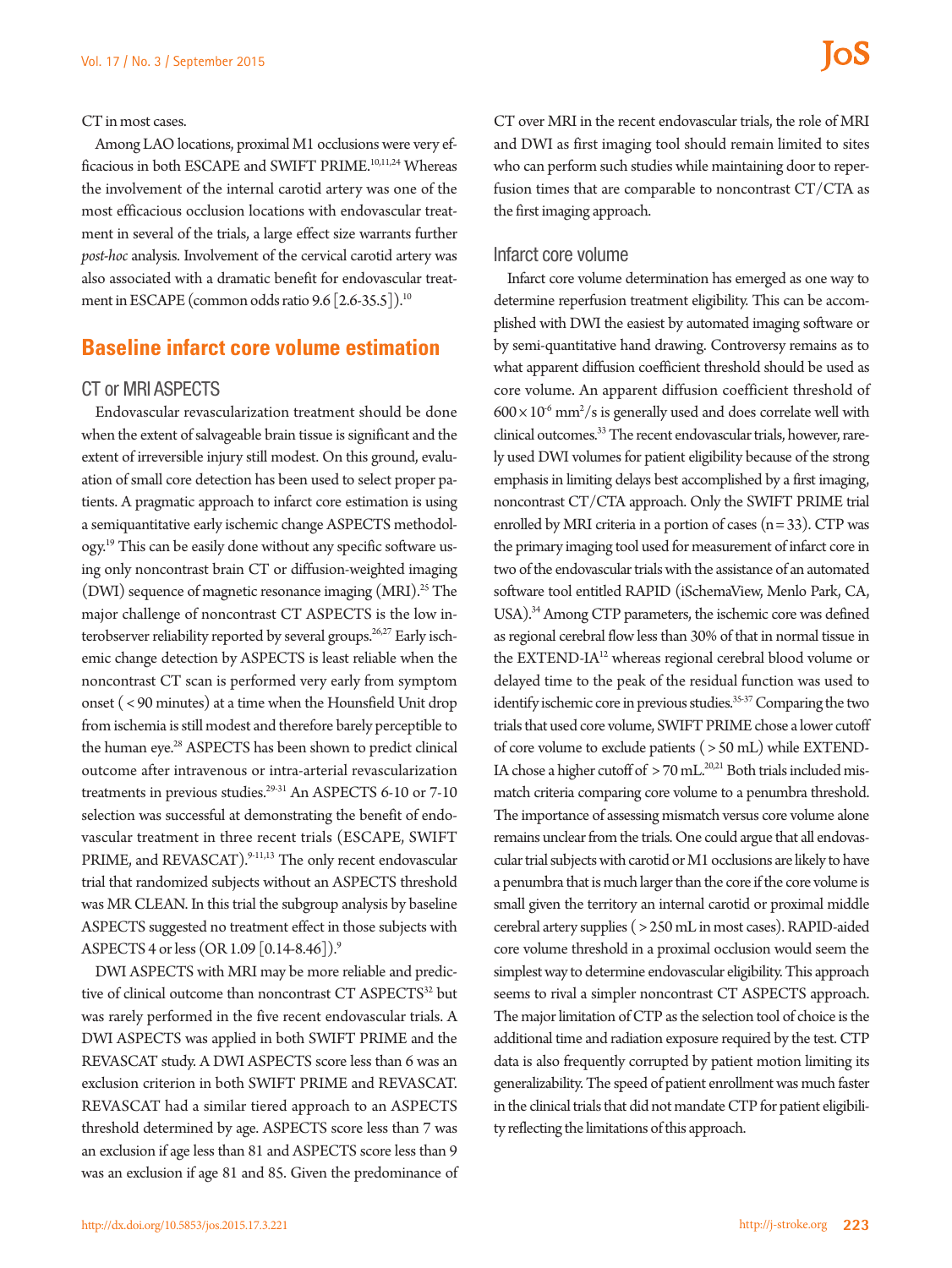## **Leptomeningeal collateral grading with single or multiphase CTA**

There is a large body of evidence to suggest that leptomeningeal collaterals play a very crucial role in maintaining blood flow to brain regions distal to an arterial occlusion.<sup>38</sup> Imaging assessment of leptomeningeal collaterals in humans relies on an indirect assessment of the extent and rate of backfilling of pial arteries receiving blood flow through small inter-arteriolar connections.39-42 Significant intracerebral hemorrhage risk (25.0%) has been seen in patients with poor pial collaterals especially when recanalization is achieved.<sup>43,44</sup> A number of CTA-based collateral scoring systems have been published which correlate collateral extent with clinical outcome. Good collateral status as assessed by CTA was significantly associated with small initial infarct volume, reduced infarct expansion, and more favorable functional outcomes.39,45-49 CTA also has the added advantage of estimating collaterals backfilling for both anterior-middle cerebral artery and posterior-middle cerebral artery collaterals. This is not possible with selective carotid injections during angiography which do not provide information on collateral backfilling from the posterior circulation to middle cerebral artery via posterior cerebral artery. In the IMS-3 trial, baseline CTA collaterals were a robust determinant of final clinical outcome with maximal benefit for endovascular treatment seen in patients with intermediate collaterals.<sup>50</sup> The ESCAPE trial was the first acute stroke trial to utilize CTA-based collateral assessment for patient selection. ESCAPE excluded patients with poor or no collaterals in greater than 50% of the middle cerebral artery territory.<sup>19</sup> The trial allowed standard single phase CTA but encouraged use of multiphase CTA. Single phase CTA is a snapshot in time that can miss crucial pathophysiology such as delayed collateral backfilling<sup>51</sup> that is best appreciated with imaging several seconds after peak arterial phase acquisition. Multiphase CTA generates time-resolved cerebral angiograms of brain vasculature from the skull base to the vertex in three phases after contrast injection by movement of the CT gantry over the cranium three times approximately 8 seconds apart. Multiphase CTA was slightly better in the prediction of clinical out-

come than currently used techniques such as noncontrast CT, single phase CTA, and CTP.<sup>52</sup> In ESCAPE collateral assessment augmented noncontrast CT ASPECTS interpretation. Site investigators were urged to review noncontrast CT early ischemic changes using ASPECTS in combination with and in the context of the CTA collateral assessment. Large regions of early ischemic change (low ASPECTS) were taught to be questioned if collaterals appeared robust throughout the same regions. Further refinement of CTA collateral grading is needed for ease of use by clinicians.

### **How to choose amongst several imaging protocols for endovascular treatment decision making**

Noncontrast CT, single phase CTA (1 step, 1 contrast)

Most institutions have their own unique imaging protocols to properly select patients with acute ischemic stroke for revascularization treatment (Table 2). The combination of noncontrast CT and CTA is the most pragmatic approach most frequently used in the recent endovascular trials. It can easily be performed in only a few minutes and provides sufficient information to determine suitability for endovascular treatment in most scenarios. The detection of an occlusion in an intracranial large artery is essential to endovascular treatment decision making. In the MR CLEAN study, this approach was all that was required and the study was successful. The noncontrast CT/CTA approach relies heavily on ASPECTS and collateral assessment to rule out subjects with large ischemic cores. An ASPECTS cutoff of 4 and below appears to identify the large core group. In MR CLEAN no evidence of treatment effect was seen with endovascular treatment in the ASPECTS 0-4 group. Further studies are needed, however, in this low ASPECTS group especially when ultraearly reperfusion achieved ( < 3 hours from onset) before we conclude endovascular treatment is always futile in this low AS-PECTS population. Collateral assessment using single phase CTA has limitations as it may underestimate the extent of collateral flow due to early imaging after bolus. Despite this limitation it certainly can complement noncontrast CT ASPECTS as

**Table 2.** Evaluations of several imaging protocols regarding patient selection for endovascular treatment

| Imaging approach                                 | NCCT/sCTA   | NCCT/mCTA | NCCT/CTA/CTP | mMRI        |
|--------------------------------------------------|-------------|-----------|--------------|-------------|
| Time efficiency (short door-to-reperfusion time) | $++++$      | $++++$    | $++$         |             |
| Detection of large artery occlusions             | $++++$      | $++++$    | $++++$       | $^{\rm ++}$ |
| Ischemic core estimation                         |             |           | $++$         | $++++$      |
| Technical difficulties (motion/mistimed bolus)   | $++$        | $++++$    | $^{+}$       | $^{+}$      |
| Safety from radiation dose                       | $^{\rm ++}$ |           |              | $^{+++}$    |

NCCT, noncontrast computed tomomgraphy; sCTA, single phase computed tomography angiography; mCTA, multiphase computed tomography angiography; CTP, computed tomography perfusion; mMRI, multimodal magnetic resonance imaging.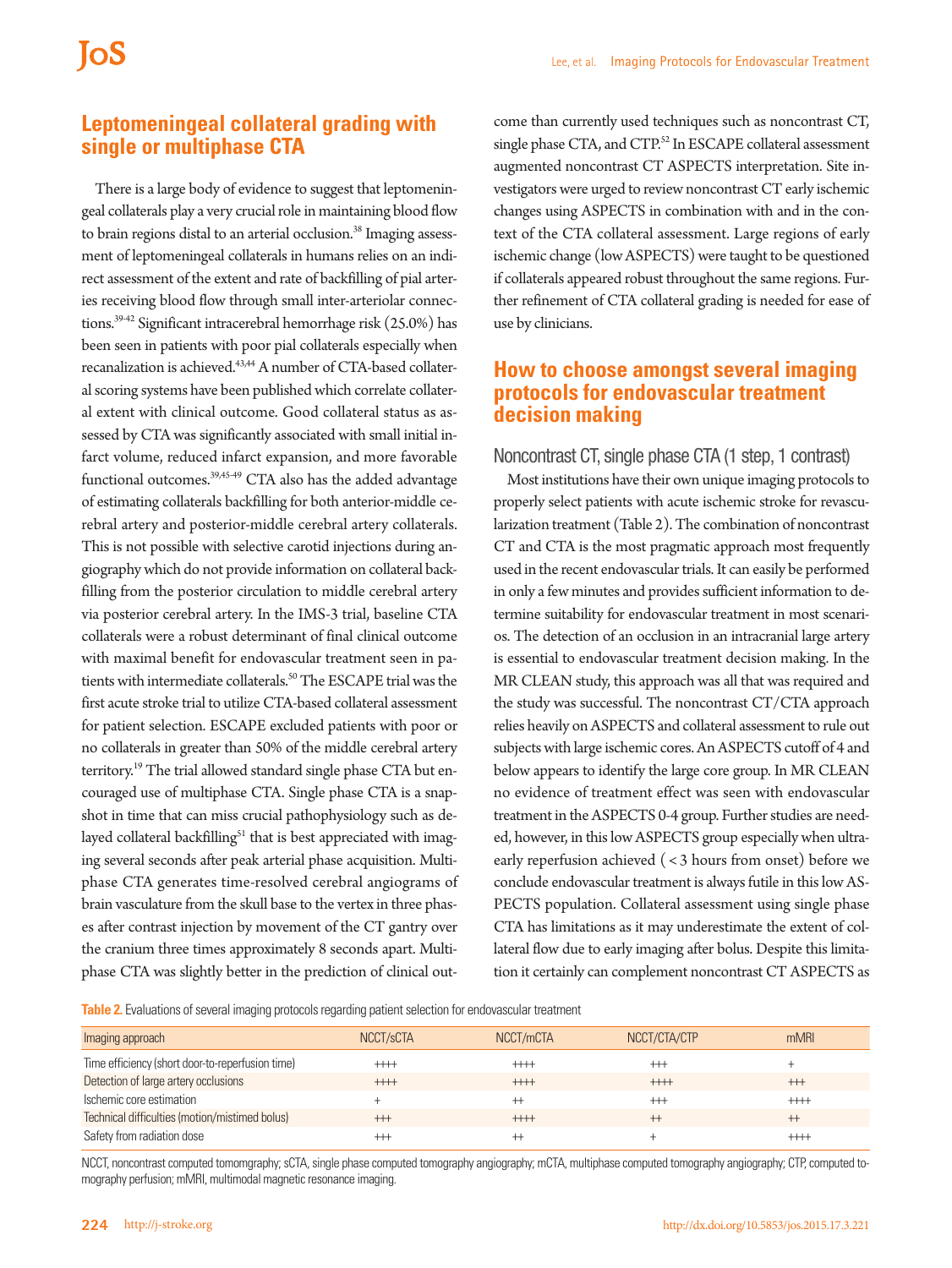shown in the ESCAPE trial.

#### Noncontrast CT, multiphase CTA (1 step, 1 contrast)

A combination of noncontrast CT and multiphase CTA is a refinement of the basic noncontrast CT/single phase CTA approach. The effectiveness of this protocol has been proven by the ESCAPE study. The study showed both a significant reduction in mortality and a shift toward better outcomes on modified Rankin Scale distribution despite no age limit and a longer time window (up to 12 hours) than other trials. This protocol does add about 20 seconds to the CT imaging protocol which increases radiation dose (approximately 0.5 mSV per additional phase).

#### Noncontrast CT, CTA, and CTP (1 step, 2 contrasts)

CTP is a more sophisticated tool that was successfully implemented in two of the endovascular trials. It is capable of determining infarct core volumes with the use of automated computer software such as RAPID (iSchemaView). The EXTEND-IA trial reveals how robust CTP based selection can be with the largest numerical clinical benefit (33% increase in modified Rankin Scale 0-2, not statistically different than the other trials though) from endovascular treatment amongst all the trials.<sup>12</sup> This large treatment effect could alternatively be explained by the very high TICI 2b/3 reperfusion rates achieved in the EX-TEND-IA trial. A treatment cutoff of a small core volume will select a population with generally good prognosis whatever the therapy. The control arm of EXTEND-IA had a high proportion of good outcomes (40%).<sup>12</sup> Performing a CTP usually requires a second bolus of contrast after the CTA. Newer CT technology can perform a CTA and CTP with the same bolus of contrast although CTA neck imaging usually is not possible with such an approach. CTP adds a radiation dose of approximately 4 mSV depending on the CT scanner involved. CTP also adds additional imaging time (2-3 minutes) and post-processing time (5- 15 minutes). Standardization of CTP core volume definition varies by study and remains contentious. What is the best core volume measurement (Tmax, cerebral blood flow or cerebral blood volume) and what is the larger core volume that should exclude a patient from endovascular treatment? Eloquence of brain is also a critical factor in determining futility with endovascular treatment. Lesions in the right temporal lobe especially can be quite large but produce very few neurologic signs. Future trials in the later time windows such as unknown onset of stroke and wake-up stroke seem excellent populations to maximize the potential of CTP as a selection tool.<sup>35,36</sup>

#### Multimodal MRI (1 step, 1 contrast, and longer time)

Despite the simplicity of a noncontrast CT/single phase CTA or multiphase CTA approach there remains concerns that patients will be misclassified by such an approach. MRI via DWI is ideal for showing discrete lesions even in hyperacute period in the first 2 hours of stroke.<sup>53</sup> RAPID (iSchemaView) has also been developed to shorten the process time for calculating mismatch volume or ratio in time.<sup>34</sup> Both DEFUSE-2 and MR RESCUE have used this protocol.8,33 The previous MR RESCUE was a prospective randomized control trial that failed to document effectiveness of target mismatch.<sup>8</sup> MR RESCUE had too long an onset to treatment time and too low a successful reperfusion rate, which limited interpretation of these negative results. One major issue limiting the use of the multimodal MRI protocol is added time required. Previous studies have demonstrated door to needle times that significantly longer than CT based protocols.<sup>54,55</sup> MRI is likely to also significantly delay door to reperfusion times. A quick 6-minute protocol may be part of the answer;<sup>56</sup> however, other delays prior to imaging such as screening and preparing the patient for the MRI environment add to the time delay. MRI as first line imaging should be reserved for centres who are extremely efficient in screening, prepping and performing acute stroke MRI. Close monitoring of door to reperfusion times are needed to justify this approach at such centres.

## **Conclusions**

With the recently successful endovascular treatment trials it is time to evaluate the optimal imaging protocol for acute disabling stroke. Vascular imaging with CTA is essential to confirm an intracranial LAO and can also provide collateral flow information without further imaging (single phase CTA). Noncontrast brain CT scans can be used to estimate infarct volume with ASPECTS system as well as to exclude patients with hemorrhagic stroke. Additional imaging such as multiphase CTA or CTP can increase confidence estimating infarct core. Multiphase CTA has the advantage of simplicity since it only adds about 20 seconds to the single phase CTA protocol. CTP may not be necessary in the first six hours from onset where the efficacy of endovascular treatment is clearly proven. It may have a crucial role for more careful patient selection required for wakeup strokes and late window. Future trials are planning to use CTP for selection in these settings. Multimodal MRI is still an option at highly efficient centres as long as door to reperfusion times rival what can be now accomplished with NCCT/multiphase CTA protocols.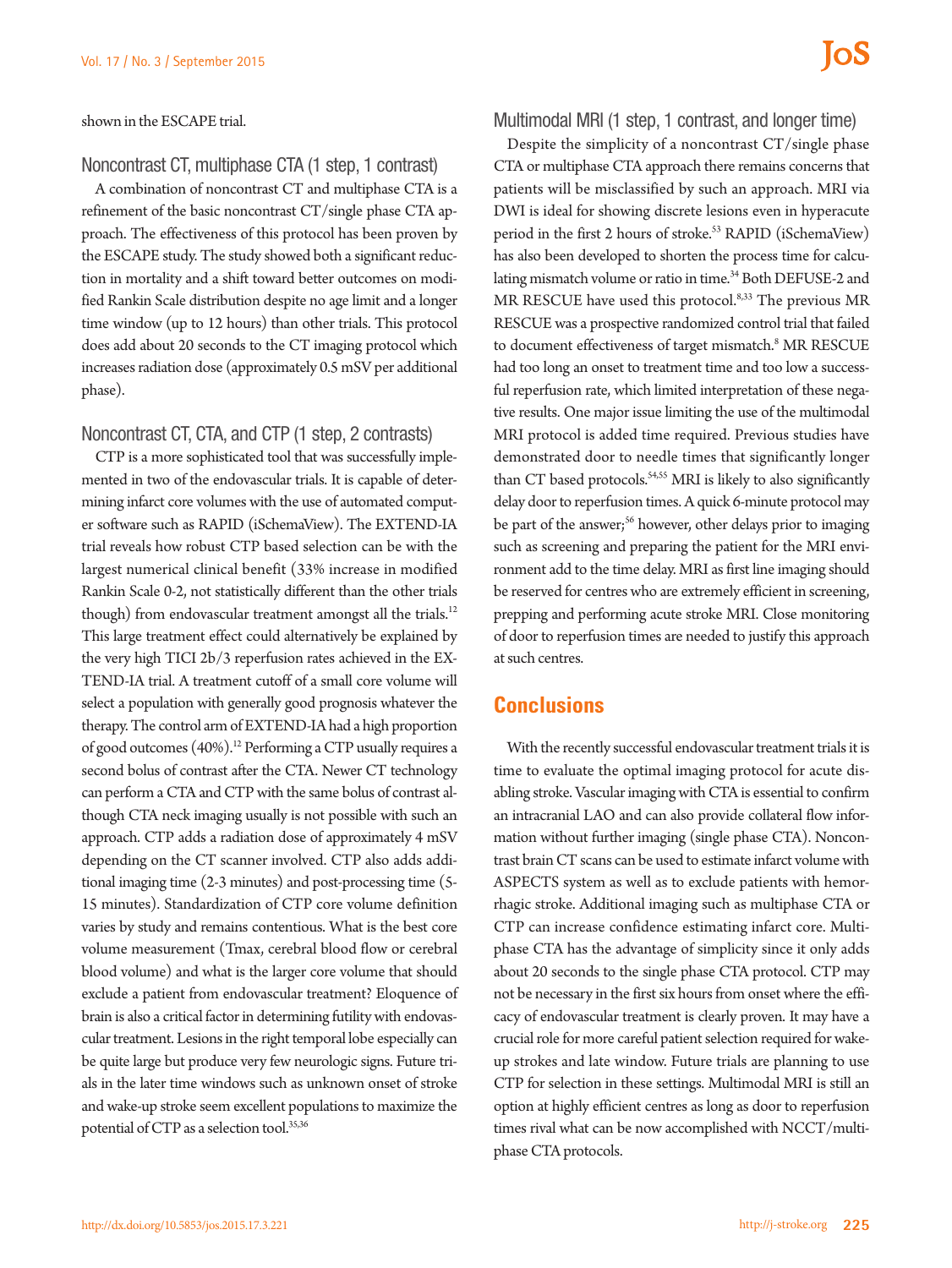# **IoS**

# **References**

- 1. The National Institute of Neurological Disorders and Stroke rt-PA Stroke Study Group. Tissue plasminogen activator for acute ischemic stroke. *N Engl J Med* 1995;333:1581-1587.
- 2. Hacke W, Kaste M, Bluhmki E, Brozman M, Davalos A, Guidetti D, et al. Thrombolysis with alteplase 3 to 4.5 hours after acute ischemic stroke. *N Engl J Med* 2008;359:1317-1329.
- 3. Bivard A, Lin L, Parsons MW. Review of Stroke Thrombolytics. *J Stroke* 2013;15:90-98.
- 4. Saqqur M, Uchino K, Demchuk AM, Molina CA, Garami Z, Calleja S, et al. Site of arterial occlusion identified by transcranial Doppler predicts the response to intravenous thrombolysis for stroke. *Stroke* 2007;38:948-954.
- 5. Bhatia R, Hill MD, Shobha N, Menon B, Bal S, Kochar P, et al. Low rates of acute recanalization with intravenous recombinant tissue plasminogen activator in ischemic stroke: real-world experience and a call for action. *Stroke* 2010;41:2254-2258.
- 6. Broderick JP, Palesch YY, Demchuk AM, Yeatts SD, Khatri P, Hill MD, et al. Endovascular therapy after intravenous t-PA versus t-PA alone for stroke. *N Engl J Med* 2013;368:893-903.
- 7. Ciccone A, Valvassori L, Nichelatti M, Sgoifo A, Ponzio M, Sterzi R, et al. Endovascular treatment for acute ischemic stroke. *N Engl J Med* 2013;368:904-913.
- 8. Kidwell CS, Jahan R, Saver JL. Endovascular treatment for acute ischemic stroke. *N Engl J Med* 2013;368:2434-2435.
- 9. Berkhemer OA, Fransen PS, Beumer D, van den Berg LA, Lingsma HF, Yoo AJ, et al. A Randomized Trial of Intraarterial Treatment for Acute Ischemic Stroke. *N Engl J Med* 2014;372:11-20.
- 10. Goyal M, Demchuk AM, Menon BK, Eesa M, Rempel JL, Thornton J, et al. Randomized assessment of rapid endovascular treatment of ischemic stroke. *N Engl J Med* 2015;372:1019-1030.
- 11. Saver JL, Goyal M, Bonafe A, Diener HC, Levy EI, Pereira VM, et al. Stent-Retriever Thrombectomy after Intravenous t-PA vs. t-PA Alone in Stroke. *N Engl J Med* 2015;372:2285-2295.
- 12. Campbell BC, Mitchell PJ, Kleinig TJ, Dewey HM, Churilov L, Yassi N, et al. Endovascular therapy for ischemic stroke with perfusion-imaging selection. *N Engl J Med* 2015;372:1009-1018.
- 13. Jovin TG, Chamorro A, Cobo E, de Miquel MA, Molina CA, Rovira A, et al. Thrombectomy within 8 Hours after Symptom Onset in Ischemic Stroke. *N Engl J Med* 2015;372:2296-2306.
- 14. Balasubramaian A, Mitchell P, Dowling R, Yan B. Evolution of Endovascular Therapy in Acute Stroke: implications of device development. *J Stroke* 2015;17:127-137.
- 15. Ding D. Endovascular Mechanical Thrombectomy for Acute Ischemic Stroke: A New Standard of Care. *J Stroke* 2015;17: 123-126.
- 16. Goyal M, Almekhlafi M, Menon B, Hill M, Fargen K, Parsons

M, et al. Challenges of acute endovascular stroke trials. *Stroke*  2014;45:3116-3122.

- 17. Qureshi AI, Abd-Allah F, Aleu A, Connors JJ, Hanel RA, Hassan AE, et al. Endovascular treatment for acute ischemic stroke patients: implications and interpretation of IMS III, MR RES-CUE, and SYNTHESIS EXPANSION trials: a report from the Working Group of International Congress of Interventional Neurology. *J Vasc Interv Neurol* 2014;7:56-75.
- 18. Fransen PS, Beumer D, Berkhemer OA, van den Berg LA, Lingsma H, van der Lugt A, et al. MR CLEAN, a multicenter randomized clinical trial of endovascular treatment for acute ischemic stroke in the Netherlands: study protocol for a randomized controlled trial. *Trials* 2014;15:343.
- 19. Demchuk AM, Goyal M, Menon BK, Eesa M, Ryckborst KJ, Kamal N, et al. Endovascular treatment for Small Core and Anterior circulation Proximal occlusion with Emphasis on minimizing CT to recanalization times (ESCAPE) trial: methodology. *Int J Stroke* 2015;10:429-438.
- 20. Saver JL, Goyal M, Bonafe A, Diener HC, Levy EI, Pereira VM, et al. Solitaire with the Intention for Thrombectomy as Primary Endovascular Treatment for Acute Ischemic Stroke (SWIFT PRIME) trial: protocol for a randomized, controlled, multicenter study comparing the Solitaire revascularization device with IV tPA with IV tPA alone in acute ischemic stroke. *Int J Stroke* 2015;10:439-448.
- 21. Campbell BC, Mitchell PJ, Yan B, Parsons MW, Christensen S, Churilov L, et al. A multicenter, randomized, controlled study to investigate EXtending the time for Thrombolysis in Emergency Neurological Deficits with Intra-Arterial therapy (EX-TEND-IA). *Int J Stroke* 2014;9:126-132.
- 22. Molina CA, Chamorro A, Rovira A, de Miquel A, Serena J, Roman LS, et al. REVASCAT: a randomized trial of revascularization with SOLITAIRE FR(R) device vs. best medical therapy in the treatment of acute stroke due to anterior circulation large vessel occlusion presenting within eight-hours of symptom onset. *Int J Stroke* 2015;10:619-626.
- 23. Demchuk AM, Goyal M, Yeatts SD, Carrozzella J, Foster LD, Qazi E, et al. Recanalization and Clinical Outcome of Occlusion Sites at Baseline CT Angiography in the Interventional Management of Stroke III Trial. *Radiology* 2014:132649.
- 24. Demchuk AM, Menon BK, Eesa M, Willinsky RA, Montaner WJ, Frei DF, et al. Correlation between baseline imaging variables and clinica outcome: results from the ESCAPE trial. *European Stroke Organization Conference* 2015:410.
- 25. Barber PA, Demchuk AM, Zhang J, Buchan AM. Validity and reliability of a quantitative computed tomography score in predicting outcome of hyperacute stroke before thrombolytic therapy. ASPECTS Study Group. Alberta Stroke Programme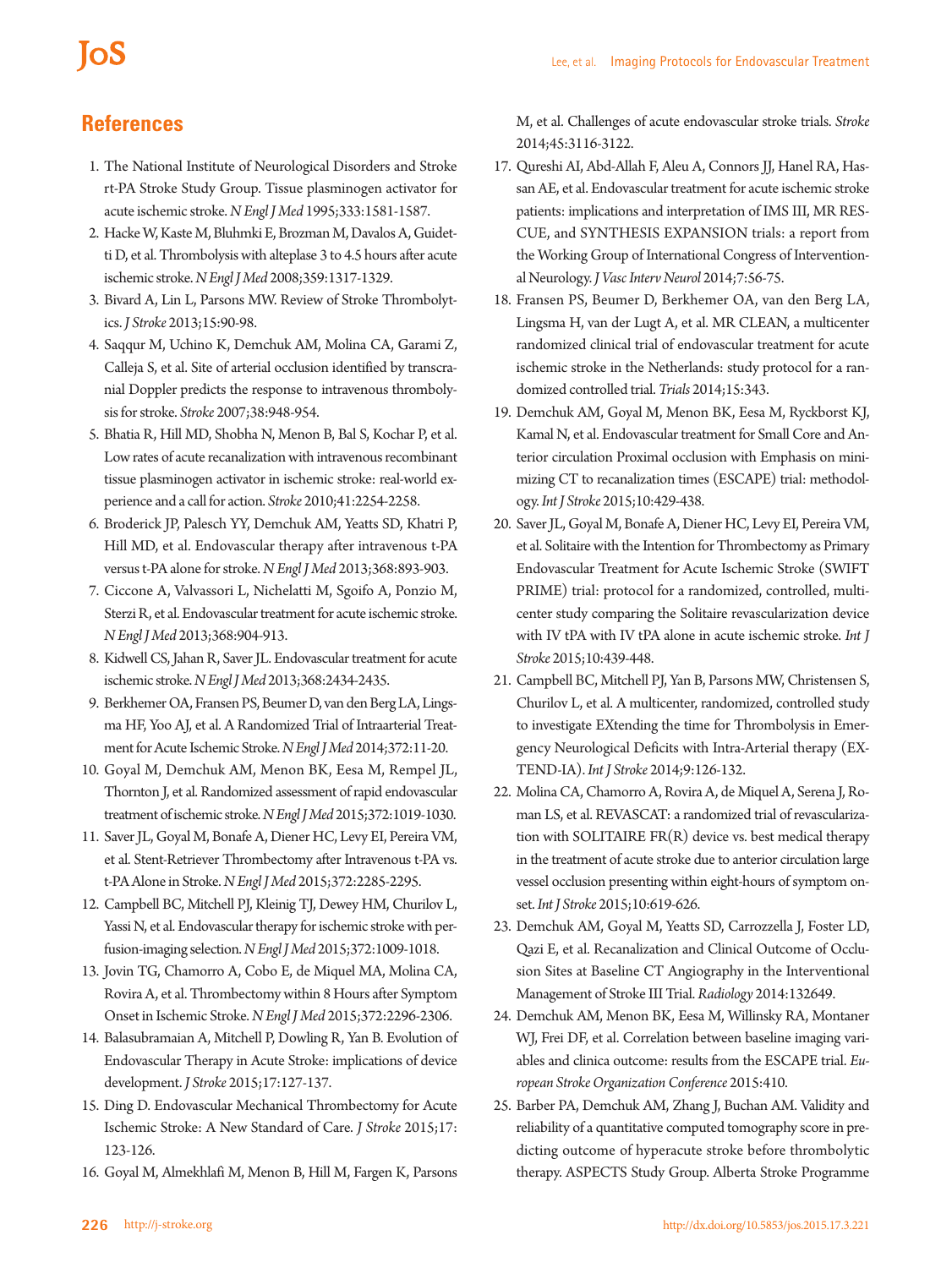Early CT Score. *Lancet* 2000;355:1670-1674.

- 26. Coutts SB, Demchuk AM, Barber PA, Hu WY, Simon JE, Buchan AM, et al. Interobserver variation of ASPECTS in real time. *Stroke* 2004;35:e103-105.
- 27. Gupta AC, Schaefer PW, Chaudhry ZA, Leslie-Mazwi TM, Chandra RV, Gonzalez RG, et al. Interobserver reliability of baseline noncontrast CT Alberta Stroke Program Early CT Score for intra-arterial stroke treatment selection. *AJNR Am J Neuroradiol* 2012;33:1046-1049.
- 28. Bal S, Bhatia R, Menon BK, Shobha N, Puetz V, Dzialowski I, et al. Time dependence of reliability of noncontrast computed tomography in comparison to computed tomography angiography source image in acute ischemic stroke. *Int J Stroke* 2015; 10:55-60.
- 29. Demchuk AM, Hill MD, Barber PA, Silver B, Patel SC, Levine SR. Importance of early ischemic computed tomography changes using ASPECTS in NINDS rtPA Stroke Study. *Stroke* 2005; 36:2110-2115.
- 30. Yoo AJ, Zaidat OO, Chaudhry ZA, Berkhemer OA, Gonzalez RG, Goyal M, et al. Impact of pretreatment noncontrast CT Alberta Stroke Program Early CT Score on clinical outcome after intra-arterial stroke therapy. *Stroke* 2014;45:746-751.
- 31. Hill MD, Demchuk AM, Goyal M, Jovin TG, Foster LD, Tomsick TA, et al. Alberta Stroke Program early computed tomography score to select patients for endovascular treatment: Interventional Management of Stroke (IMS)-III Trial. *Stroke* 2014; 45:444-449.
- 32. McTaggart RA, Jovin TG, Lansberg MG, Mlynash M, Jayaraman MV, Choudhri OA, et al. Alberta stroke program early computed tomographic scoring performance in a series of patients undergoing computed tomography and MRI: reader agreement, modality agreement, and outcome prediction. *Stroke* 2015;46:407-412.
- 33. Lansberg MG, Straka M, Kemp S, Mlynash M, Wechsler LR, Jovin TG, et al. MRI profile and response to endovascular reperfusion after stroke (DEFUSE 2): a prospective cohort study. *Lancet Neurol* 2012;11:860-867.
- 34. Straka M, Albers GW, Bammer R. Real-time diffusion-perfusion mismatch analysis in acute stroke. *J Magn Reson Imaging* 2010;32:1024-1037.
- 35. Hassan AE, Zacharatos H, Rodriguez GJ, Vazquez G, Miley JT, Tummala RP, et al. A comparison of Computed Tomography perfusion-guided and time-guided endovascular treatments for patients with acute ischemic stroke. *Stroke* 2010;41:1673- 1678.
- 36. Turk AS, Nyberg EM, Chaudry MI, Turner RD, Magarik JA, Nicholas JS, et al. Utilization of CT perfusion patient selection for mechanical thrombectomy irrespective of time: a compari-

son of functional outcomes and complications. *J Neurointerv Surg* 2013;5:518-522.

- 37. Lin L, Bivard A, Parsons MW. Perfusion Patterns of Ischemic Stroke on Computed Tomography Perfusion. *J Stroke* 2013; 15:164-173.
- 38. Shuaib A, Butcher K, Mohammad AA, Saqqur M, Liebeskind DS. Collateral blood vessels in acute ischaemic stroke: a potential therapeutic target. *Lancet Neurol* 2011;10:909-921.
- 39. Menon BK, Smith EE, Modi J, Patel SK, Bhatia R, Watson TW, et al. Regional leptomeningeal score on CT angiography predicts clinical and imaging outcomes in patients with acute anterior circulation occlusions. *AJNR Am J Neuroradiol* 2011; 32:1640-1645.
- 40. Kim JJ, Fischbein NJ, Lu Y, Pham D, Dillon WP. Regional angiographic grading system for collateral flow: correlation with cerebral infarction in patients with middle cerebral artery occlusion. *Stroke* 2004;35:1340-1344.
- 41. Christoforidis GA, Mohammad Y, Kehagias D, Avutu B, Slivka AP. Angiographic assessment of pial collaterals as a prognostic indicator following intra-arterial thrombolysis for acute ischemic stroke. *AJNR Am J Neuroradiol* 2005;26:1789-1797.
- 42. Qureshi AI. New grading system for angiographic evaluation of arterial occlusions and recanalization response to intra-arterial thrombolysis in acute ischemic stroke. *Neurosurgery* 2002; 50:1405-1414; discussion 1414-1405.
- 43. Christoforidis GA, Karakasis C, Mohammad Y, Caragine LP, Yang M, Slivka AP. Predictors of hemorrhage following intra-arterial thrombolysis for acute ischemic stroke: the role of pial collateral formation. *AJNR Am J Neuroradiol* 2009;30:165-170.
- 44. Bang OY, Saver JL, Kim SJ, Kim GM, Chung CS, Ovbiagele B, et al. Collateral flow averts hemorrhagic transformation after endovascular therapy for acute ischemic stroke. *Stroke* 2011; 42:2235-2239.
- 45. Miteff F, Levi CR, Bateman GA, Spratt N, McElduff P, Parsons MW. The independent predictive utility of computed tomography angiographic collateral status in acute ischaemic stroke *Brain* 2009;132:2231-2238.
- 46. Maas MB, Lev MH, Ay H, Singhal AB, Greer DM, Smith WS, et al. Collateral vessels on CT angiography predict outcome in acute ischemic stroke. *Stroke* 2009;40:3001-3005.
- 47. Tan IY, Demchuk AM, Hopyan J, Zhang L, Gladstone D, Wong K, et al. CT angiography clot burden score and collateral score: correlation with clinical and radiologic outcomes in acute middle cerebral artery infarct. *AJNR Am J Neuroradiol* 2009;30: 525-531.
- 48. Schramm P, Schellinger PD, Fiebach JB, Heiland S, Jansen O, Knauth M, et al. Comparison of CT and CT angiography source images with diffusion-weighted imaging in patients